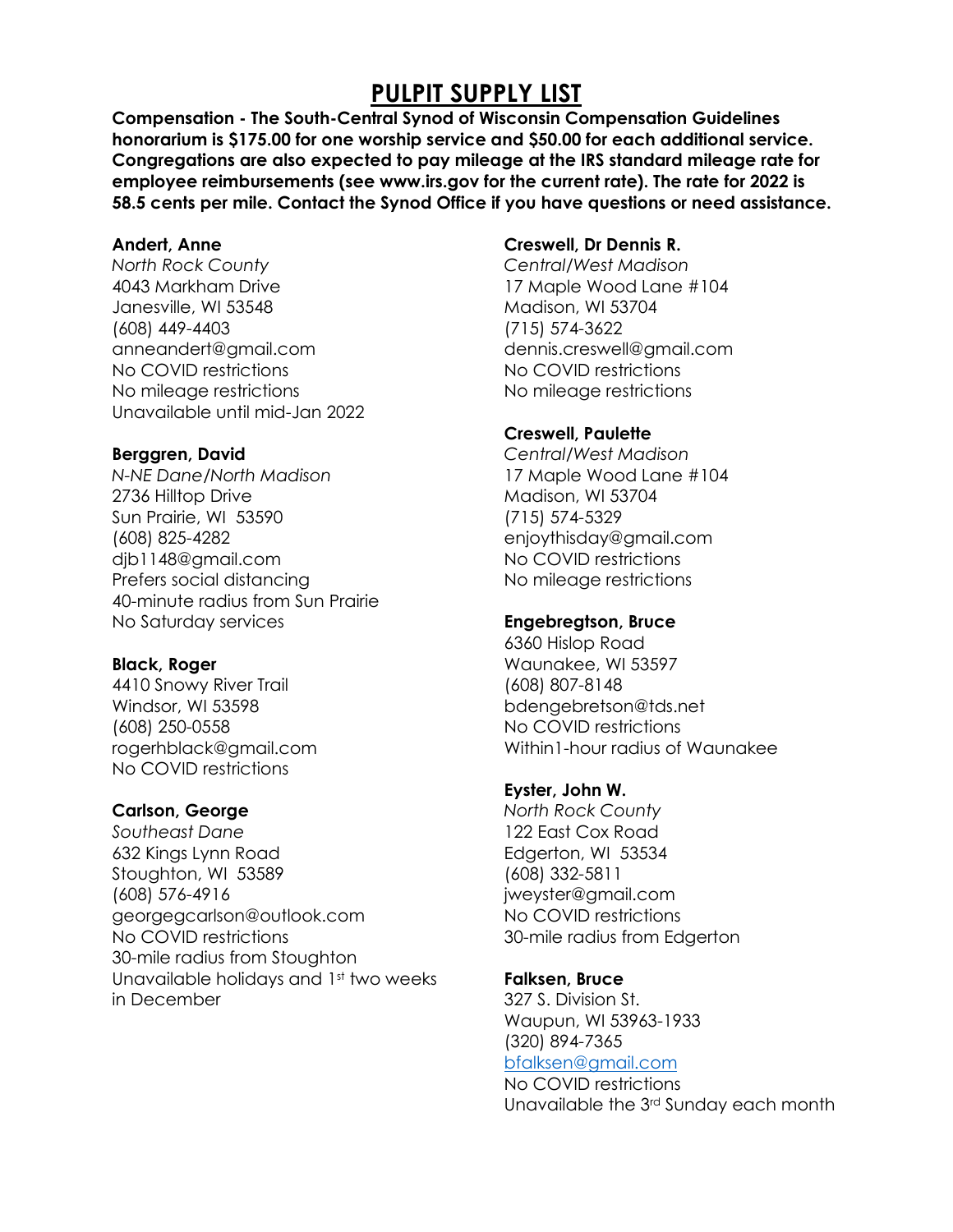#### **Folk, Jerry**

*Central/West Madison* 1433 Wildwood Drive Madison, WI 53704 (608) 241-8661 [jerrylfolk@gmail.com](mailto:jerrylfolk@gmail.com)  Masks required while mandate is in

place

### **Froemming, Larry**

*South Rock* 768 Morning Glory Lane Beloit, WI 53511 (608) 751-7276 [larry.froemming@gmail.com](mailto:larry.froemming@gmail.com) No COVID restrictions 40-mile radius from Beloit, WI No Jan-April

### **Halstead, Ken**

*W. Green /Grant/Lafayette* 2957 Pennsylvania Ave. Dubuque, IA 52001 (563) 845-0144 (608) 475-0902 [kahalstead@hotmail.com](mailto:kahalstead@hotmail.com) No COVID restrictions 1-hour radius from Dubuque Unavailable - on contract, will call when avaiable

### **Hill, Jason**

*Central/West Madison* 758 Leeward Lane Oregon, WI 53575 (608) 515-3365 [revjaysunh@aol.com](mailto:revjaysunh@aol.com) More comfortable wearing masks Unavailable 11/22, Dec. 7-13 & Dec. 26, 2021 – Jan 1, 2021

### **Huseth, Judith**

*North Rock County*  853 Waveland Rd Janesville, WI 53548 (815) 499-2976 [jlhuseth1@outlook.com](file:///C:/Users/Robynz/AppData/Local/Microsoft/Windows/Directory/jlhuseth1@outlook.com) No COVID restrictions No mileage restrictions Unavailable the last 2 weeks of January and Mid October-Mid November

### **Johnson, Richard**

*Central/West Madison* 5922 Piping Rock Rd Madison, WI 53711 (608) 698-2615 [r.allenj@juno.com](mailto:r.allenj@juno.com) No COVID restrictions 60-mile radius from Madison

### **Koenig Ray, Tina**

*Central/West Madison* 1139 Prairie Way Circle Verona, WI 53593 (608) 449-6759 [Tina.KoenigRay@agrace.org](mailto:Tina.KoenigRay@agrace.org) Will not distribute communion 50–75-mile radius from Verona Unavailable until March 2022

### **Mach, Ron**

Central/West Madison 5815 American Parkway, #415 Madison, WI 53718 (608) 230-3615 [machronald@yahoo.com](mailto:machronald@yahoo.com) Requires masks & social distancing 40-mile radius from East side of Madison in WINTER 60-mile radius other Seasons Unavailable mid Jan-mid May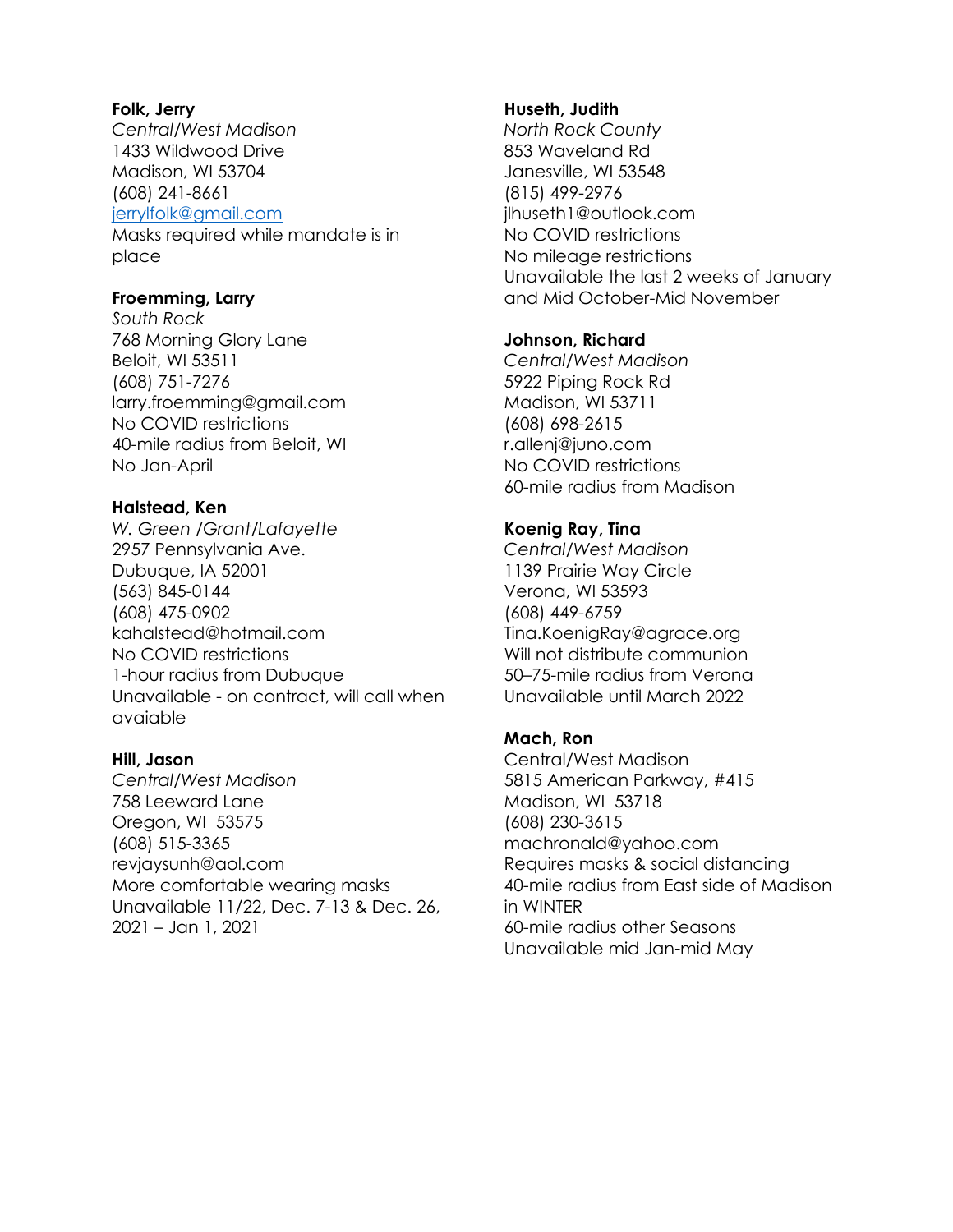#### **Mueller, Kirsten**

*Iowa/Richland/Grant Counties* E2831 Kennedy Rd Lone Rock, WI 53556 (608) 438-5834

[kmsamueller@gmail.com](mailto:kmsamueller@gmail.com)

No COVID restrictions 75-mile radius open beginning in August

#### **Natterstad, Dean**

*Dodge/Jefferson/Rock* W265N2179 Sawgrass Lane Pewaukee, WI 53072 (262) 899-8139 [dnatters@gmail.com](file:///C:/Users/robynz/AppData/Local/Microsoft/Windows/INetCache/Content.Outlook/Q206Y2IV/dnatters@gmail.com) No COVID restrictions 40-mile radius from Pewaukee

### **Norby, Rod**

*Central/West Madison* 029 Speight Street Apt 2C Madison, WI 53703 (608) 467-6133 [rodnordby@gmail.com](file:///C:/Users/Robynz/AppData/Local/Microsoft/Windows/Directory/rodnordby@gmail.com)  No COVID restrictions No mileage restrictions Currently serving as Interim in Cooksville

### **Otto, Karl**

*S. Jefferson/Walworth* 844 Sweetbriar Rd Elkhorn, WI 53121 (815) 988-0677 [drkarlotto@aol.com](file:///C:/Users/Robynz/AppData/Local/Microsoft/Windows/Directory/drkarlotto@aol.com) No COVID restrictions 1 hour radius from Elkhorn

### **Pharmer, Mary**

*North Rock County* 2727 Park Place Lane #115 Janesville, WI 53545 (608) 698-7737 [mompharm@yahoo.com](mailto:mompharm@yahoo.com) Prefers masks Unavailable 9/22 30-mile radius from Janesville in WINTER, no mileage restrictions in other Seasons. No evening services

#### **Rosenhagen, Ulrich**

Central/West Madison 2905 Columbia Road Madison, WI 53705 (608) 467-2155 [rosenhagen@wisc.edu](mailto:rosenhagen@wisc.edu) Prefers masks indoors 30minute radius from madison

#### **Schumacher, Linda**

*Central/West Madison* 141 Metro Terrace #201 Madison, WI 53718 (715) 523-0422 [ljschumacher51@gmail.com](mailto:ljschumacher51@gmail.com) prefers masks, "overly cautious" 20-mile radius from East Madison No winter driving Unavailable Dec-Jan

### **Schumacher, Loren**

*Central/West Madison* 141 Metro Terrace #201 Madison, WI 53718 (715) 523-0422 [zionloren@gmail.com](mailto:zionloren@gmail.com) Prefers masks, "overly cautious" 20-mile radius from East Madison No winter driving Unavailable Dec-Jan

#### **Swenson, Marsha**

*Central/West Madison* 1221 Brookwood Rd Madison, WI 53711 (608) 515-6002 - cell [marshaswenson@ymail.com](mailto:marshaswenson@ymail.com) Requires masks and social distancing. In Winter, will only drive in Madison, in other seasons no restrictions Serves at Oakwood first 2 weeks every month, but can find sub if needed